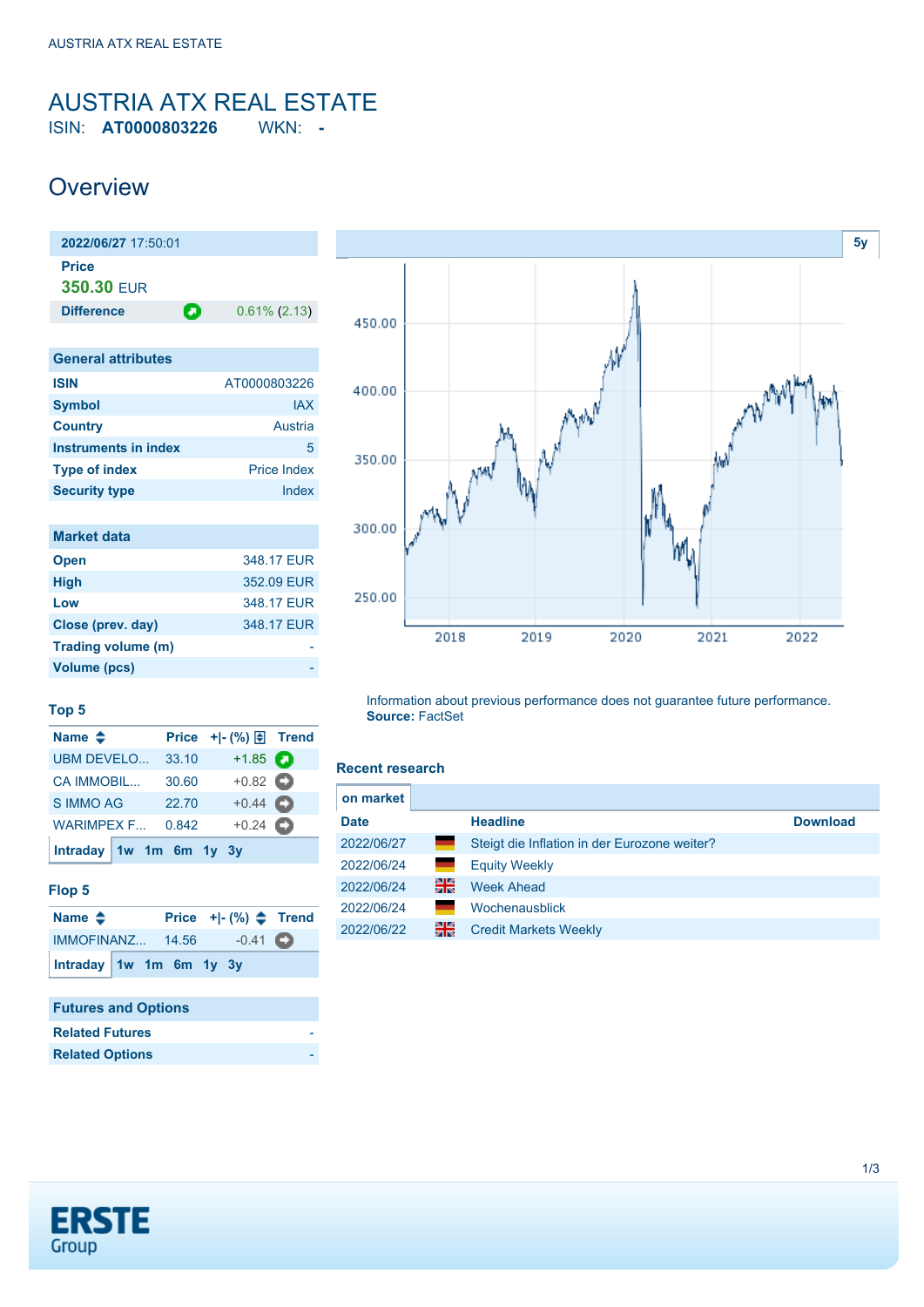## Details

**2022/06/27** 17:50:01 **Price**

**350.30** EUR

**Difference 0.61% (2.13)** 

| <b>General attributes</b> |              |
|---------------------------|--------------|
| <b>ISIN</b>               | AT0000803226 |
| <b>Symbol</b>             | <b>JAX</b>   |
| <b>Country</b>            | Austria      |
| <b>Security type</b>      | Index        |
| Instruments in index      |              |

| <b>Market data</b> |            |
|--------------------|------------|
| <b>Open</b>        | 348.17 EUR |
| <b>High</b>        | 352.09 EUR |
| Low                | 348.17 FUR |
| Close (prev. day)  | 348.17 EUR |
| Trading volume (m) |            |
| Volume (pcs)       |            |



## **Performance and Risk 6m 1y 3y**

| Perf $(\% )$      | $-13.50\%$ | $-8.65%$ | $-4.57%$ |
|-------------------|------------|----------|----------|
| Perf (abs.)       | $-54.65$   | $-33.18$ | $-16.79$ |
| <b>Beta</b>       | -          |          |          |
| <b>Volatility</b> | 17.14      | 15.65    | 24.36    |

Information about previous performance does not guarantee future performance. **Source:** FactSet

| <b>Price data</b>                           |                         |
|---------------------------------------------|-------------------------|
| Ø price 5 days   Ø volume 5 days (pcs.)     | 348.78 EUR (0)          |
| Ø price 30 days   Ø volume 30 days (pcs.)   | 377.74 EUR (0)          |
| Ø price 100 days   Ø volume 100 days (pcs.) | 388.71 EUR (0)          |
| Ø price 250 days   Ø volume 250 days (pcs.) | 394.64 EUR (0)          |
| <b>YTD High   date</b>                      | 413.87 EUR (2022/02/09) |
| <b>YTD Low   date</b>                       | 345.19 EUR (2022/06/17) |
| 52 Weeks High   date                        | 414.37 EUR (2021/12/07) |
| 52 Weeks Low   date                         | 345.19 EUR (2022/06/17) |